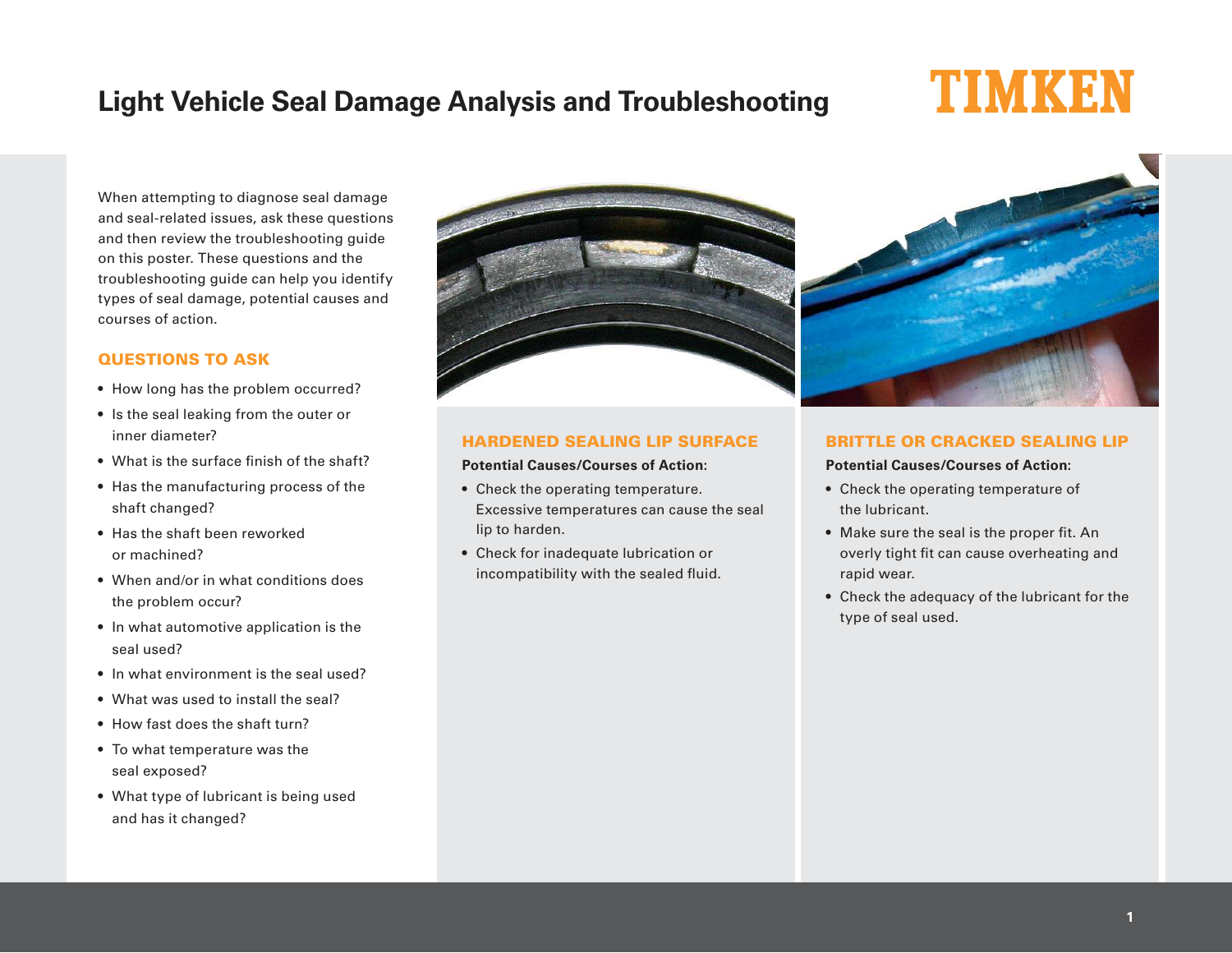



# SEALING LIP SHOWS EXCESSIVE WEAR

#### **Potential Causes/Courses of Action:**

- Make sure the shaft finish is not too rough at the point of lip contact.
- Make sure the seal was properly prelubricated before installation. Check the adequacy of the lubricant for the type of seal used.
- Make sure the seal is the proper fit. An overly tight fit can cause overheating and rapid wear.
- Make sure that shaft runout and misalignment do not exceed recommended limits.
- Make sure the seal sits close to the bearings. Check for excessive looseness in the bearing or splines.

# SEALING LIP WORN ON ONE SIDE (DIRECTIONAL HELIX MARKS WORN OFF)

#### **Potential Causes/Courses of Action:**

• Make sure there is no misalignment of the shaft to the bore. This can generate rapid wear at a single point on the sealing lip.



### TORN SEAL LIP

### **Potential Causes/Courses of Action:**

- Damage may have been caused by improper assembly of related parts or the use of improper installation tools.
- Confirm that the seal was guarded by a seal protector when installed over splines, keyways or snap ring grooves.
- Make sure that proper installation tools and methods were used.
- Damage can result from debris contacting the seal lip during operating conditions, which may be too severe for the type of seal being used.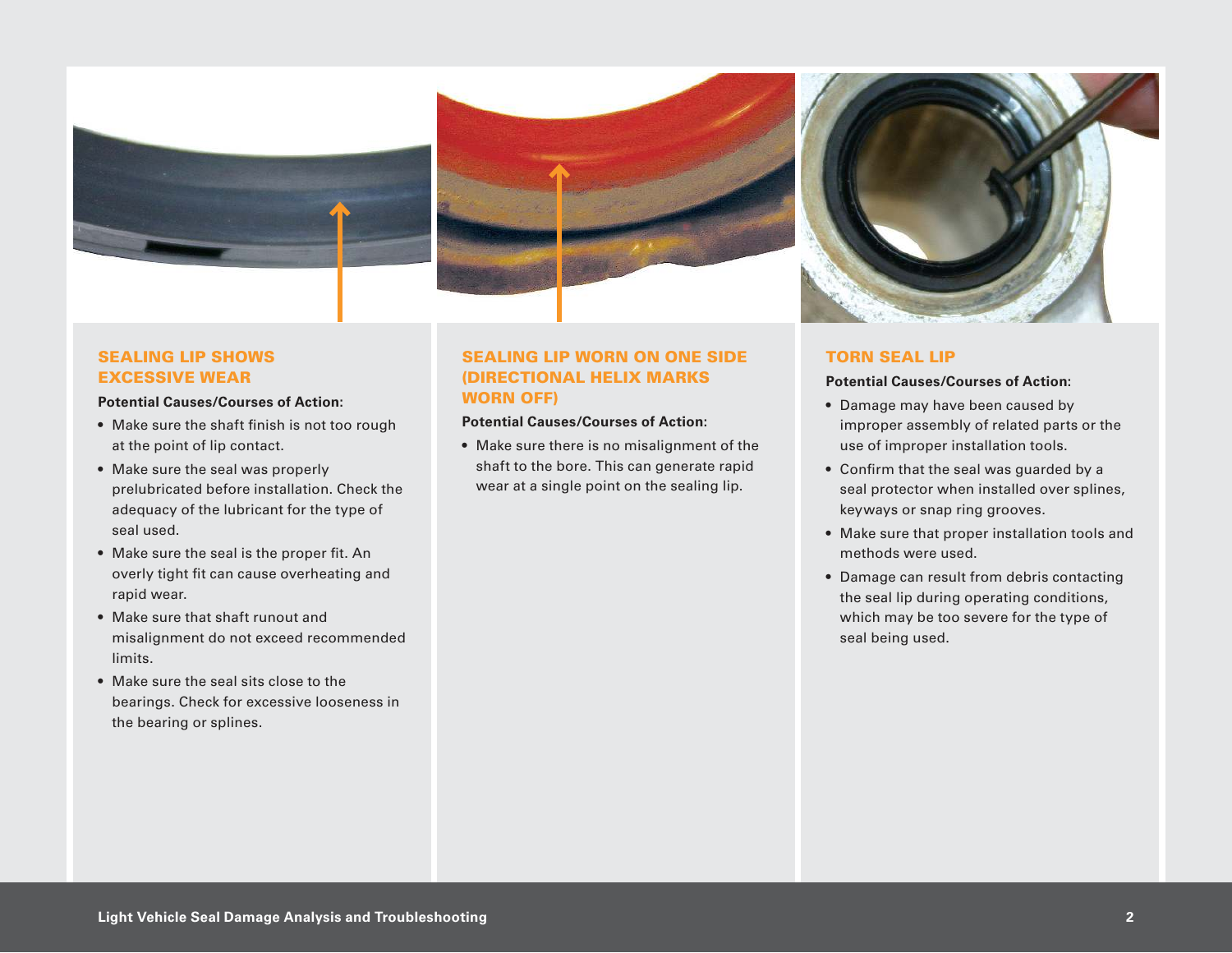

# NICKED OR SCRATCHED SEALING LIP

#### **Potential Causes/Courses of Action:**

- Damage may have been caused by improper storage and handling or use of improper assembly tools.
- Make sure the shaft was properly cleaned before installation.
- Make sure that proper installation tools and methods were used.
- Confirm that the seal was guarded by a seal protector when installed over splines, keyways or snap ring grooves.



# "BLOWN-OUT" SEALING LIP (OR REVERSED DIRECTION OF LIP CONTACT)

#### **Potential Causes/Courses of Action:**

- Look for excessive pressure buildup or plugged vents. Vents may become clogged if they are not covered during painting.
- Check the lubricant level. Heating of the lubricant causes expansion resulting in pressure that can blow out the seal.

#### SOFTENED SEALING LIP SURFACE

#### **Potential Causes/Courses of Action:**

• Check compatibility of the fluid and the sealing element. Cross contamination of incompatible fluids can cause a rubber seal to swell and disintegrate.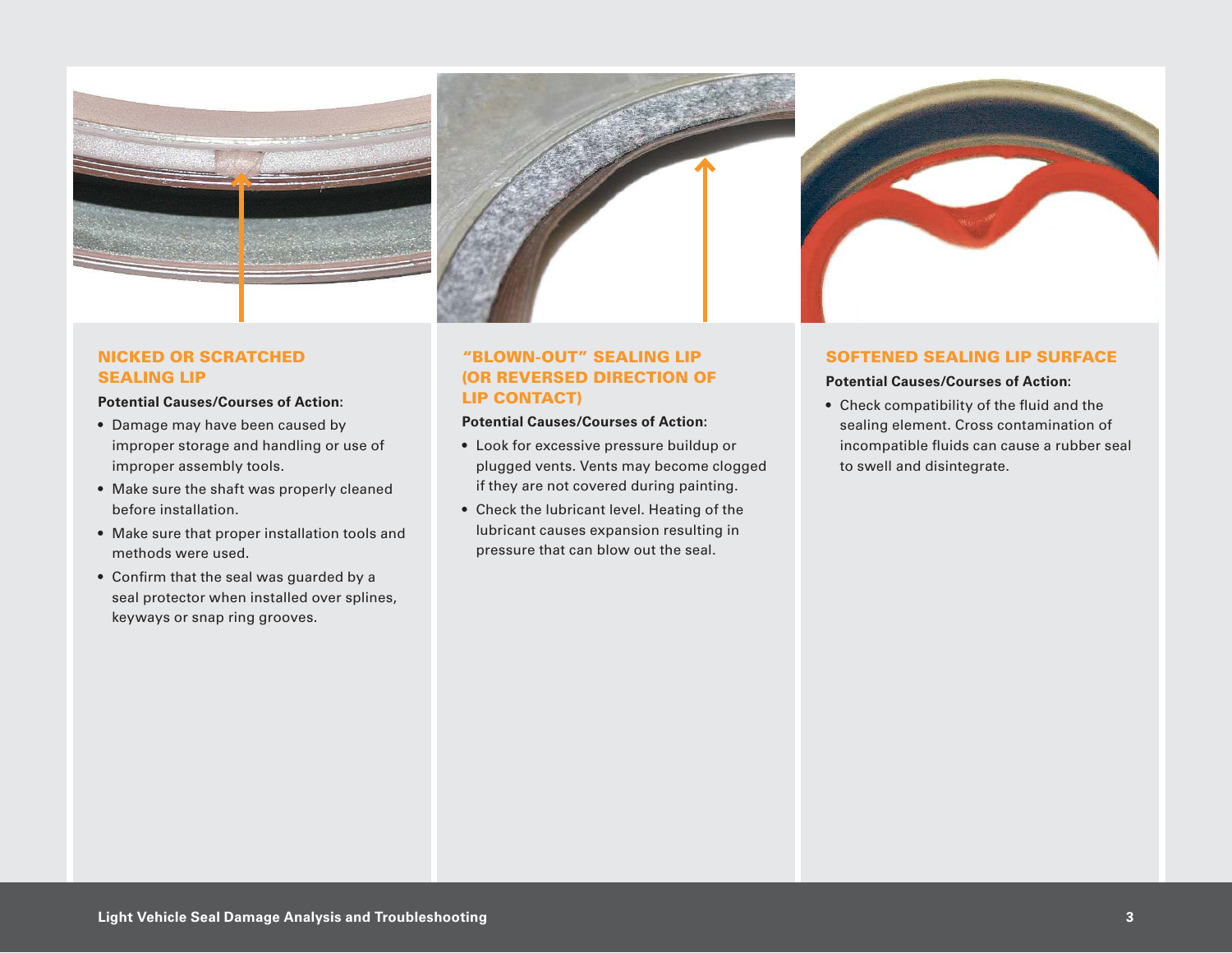





#### DISTORTED SEAL CASE

#### **Potential Causes/Courses of Action:**

- Make sure the seal O.D. is not too large for the housing bore. The bore diameter should not vary from the recommended size of the seal that is used.
- Make sure the bore is not excessively outof-round.
- Make sure that proper installation tools and methods were used.

#### DAMAGED SEAL GARTER SPRING

#### **Potential Causes/Courses of Action:**

- Make sure that proper installation tools and methods were used.
- Look for excessive spreading of the sealing lip during installation. It can damage the spring.

# SEALING LIP CONTACT ON SHAFT IS TOO LIGHT

#### **Potential Causes/Courses of Action:**

- Make sure the seal is the proper fit. If the mounting cones and sleeves have an O.D. of more than 1/32" greater than the shaft, the sealing lip may be overstretched.
- Make sure there is no excessive wear at the point of contact.
- Make sure the shaft is not too soft by reviewing the minimum hardness specifications for existing operation conditions.
- Make sure that proper installation tools and methods were used.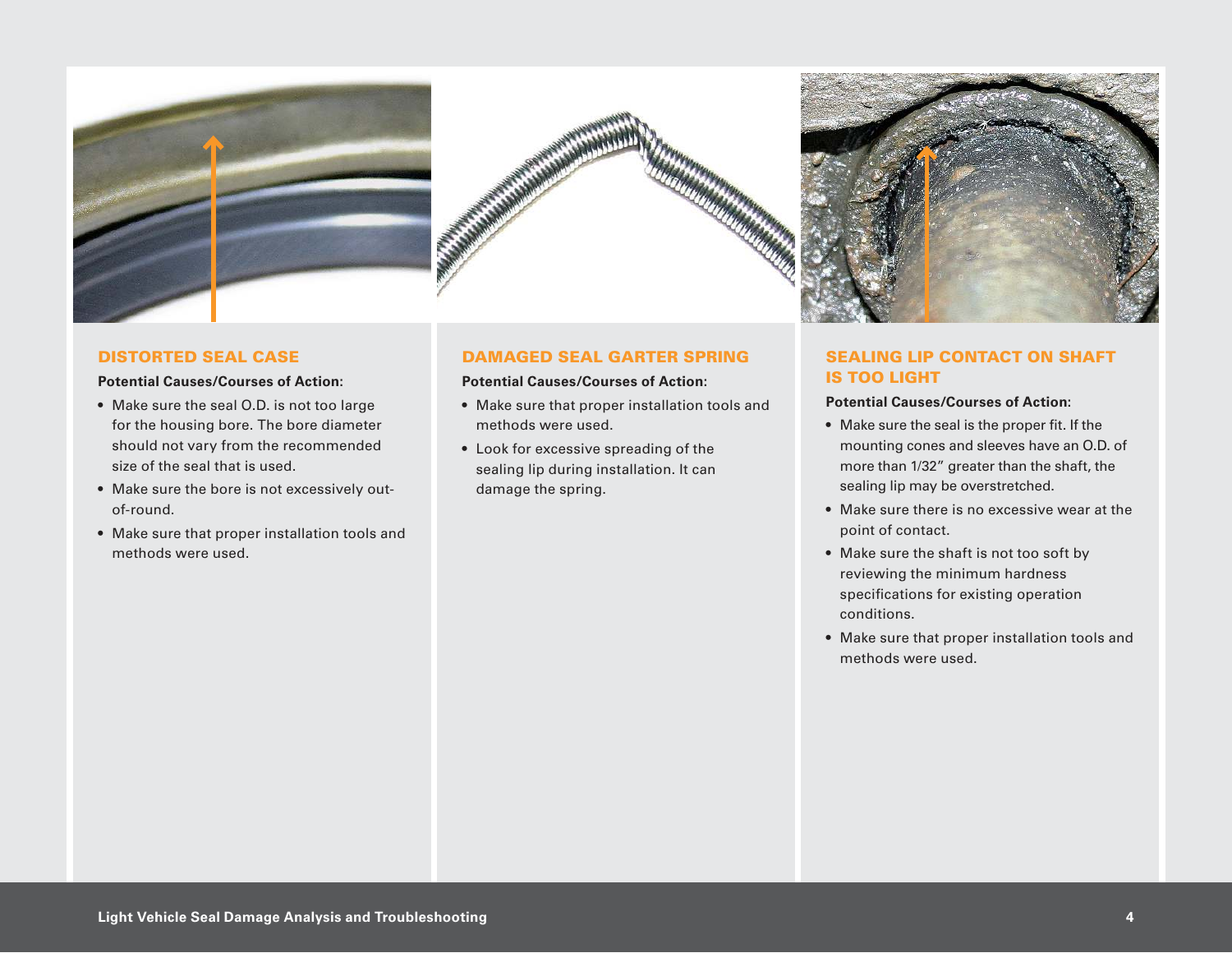

#### SEAL COCKED IN THE HOUSING

#### **Potential Causes/Courses of Action:**

- Make sure that proper installation tools and methods were used.
- Make sure that the seal O.D. is not too large for the bore.
- Check the bore for burrs, scales or chips that may prevent proper sealing.



# EXCESSIVE SHAFT WEAR (OFTEN CAUSED BY ABRASIVE DIRT OR GRIT)

#### **Potential Causes/Courses of Action:**

- Check exterior dust conditions, which may be too severe for the type of seal being used.
- Ensure that sufficient lubrication is used and that there are no coarse contaminants in the grease.
- Verify shaft hardness limits. The shaft may be too soft.
- Make sure the seal is the proper size.



#### SCRATCHED OR GOUGED SHAFT

#### **Potential Causes/Courses of Action:**

• Properly clean the shaft before installing the seal. Shafts must be thoroughly cleaned and free from paint, shellac or cement. Debris where the lip contacts the shaft can prevent proper sealing.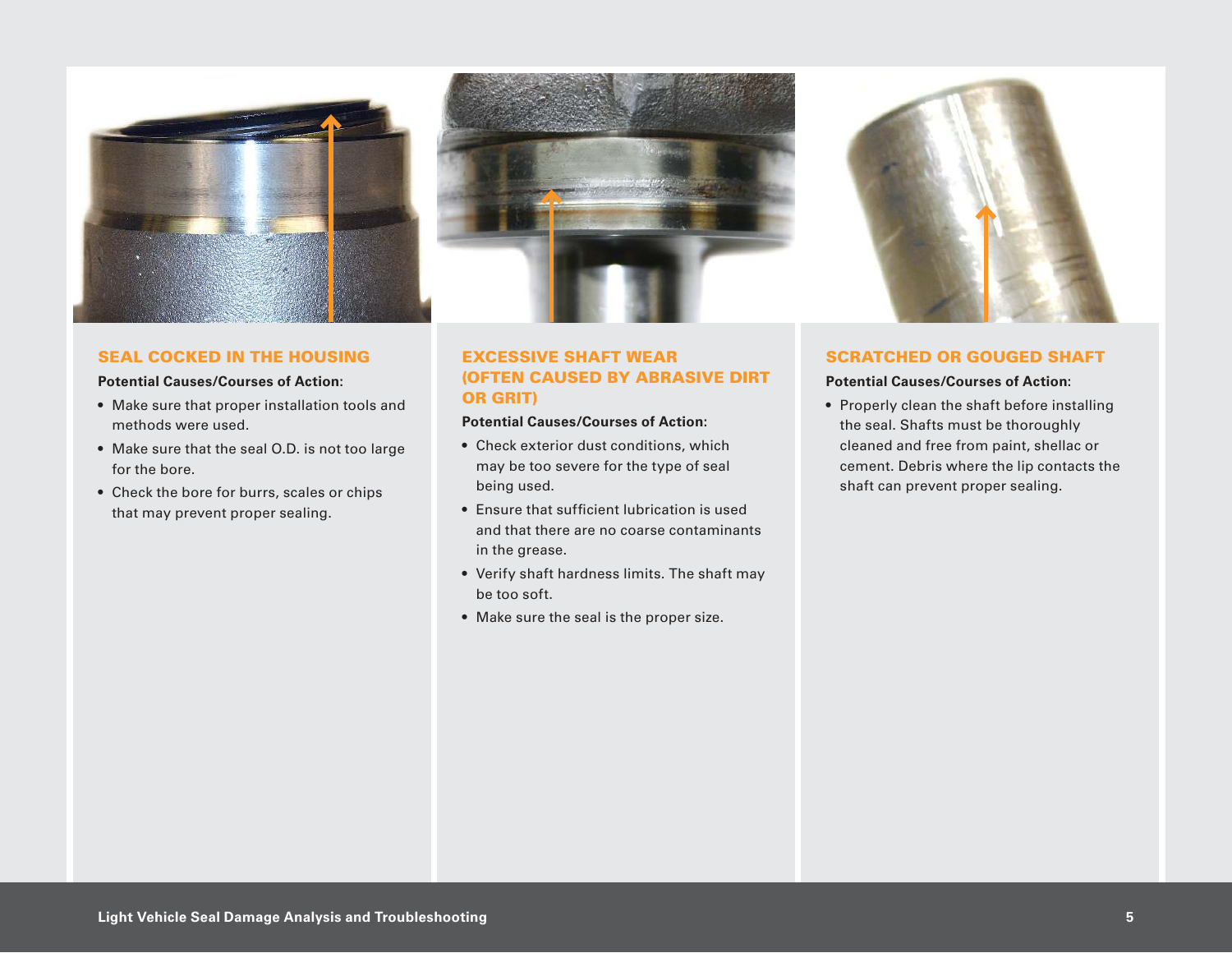

# SPIRAL MACHINE GROOVES ON SHAFT

#### **Potential Causes/Courses of Action:**

• Take note of spiral grooves on the shaft, as they may result in lubricant leakage.



#### LEAKAGE AROUND SEAL O.D.

#### **Potential Causes/Courses of Action:**

- Check bore surface finish and size. If the bore is only slightly out-of-round (0.001"), use special cement on the O.D. seal surface to offset this condition.
- Check the seal for signs of damage to the O.D. Look for dings, large and deep scrapes or a skewed O.D. These may indicate improper handling.
- Check the bore for scrapes, pits and other physical damage.



#### EXCESSIVE PRELUBRICATION

#### **Potential Causes/Courses of Action:**

• Excessive prelubrication is not leakage. When too much prelubricant is used, the excess melts and runs out. Verify this possibility before removing a seal that appears to be leaking.